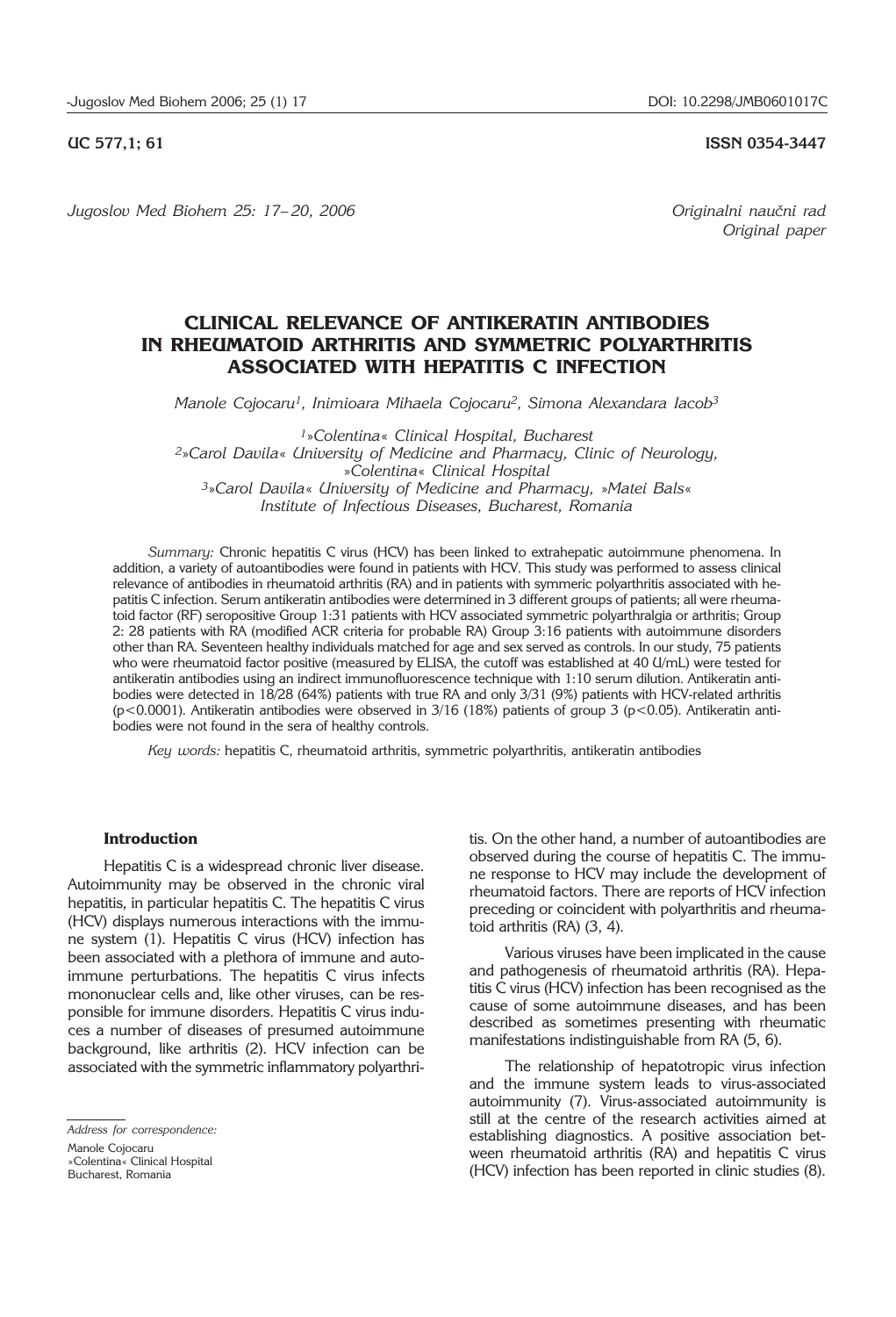Our aim was to investigate whether antikeratin antibodies (AKA) could be useful in the differential diagnosis of patients with rheumatoid arthritis (RA), compared to patients with hepatitis C virus (HCV) associated polyarthritis who are seropositive for the rheumatoid factor (RF).

## **Materials and Methods**

All patients were checked for the presence of HCV antibodies. Tests for rheumatoid factors was positive in all patients.

AKA were assayed in 3 different groups of patients; all were RF seropositive. Group 1:31 patients with HCV associated polyarthralgia or arthritis. Group 2: 28 patients with RA (modified ACR criteria for probable RA). Group 3:16 patients with autoimmune disorders other than RA. Seventeen healthy individuals served as controls (matched for age and sex).

IgG class antibodies to keratin have been detected in the serum stored at –20 °C. Antibodies to keratin were detected by the specific fluorescent staining of the stratum corneum of rat oesophagus. In addition to the oesophagus slide, an antikeratin-specific positive control is also available. The assay can be run using the standardised 90 min procedure and with common reagents including conjugate, mounting medium, systems negative control and PBS concentrate.

### **Results**

A marker called AKA has been studied to differentiate true RA from HCV related arthritis. In our study, 75 patients who were rheumatoid factor positive (measured by ELISA, the cutoff was established at 40 U/mL) were tested for AKA using an indirect immunofluorescence technique with 1:10 serum dilution. Antikeratin antibodies were detected in 18/28 (64%) patients with true RA and only 3/31 (9%) patients with HCV-related arthritis (p<0.0001). Antikeratin antibodies were not found in the sera of the healthy controls. The results of the test for AKA are considered negative at the serum dilution  $\leq 1:10$ .

## **Discussion**

Hepatitis C virus (HCV) infection is given special attention because this virus has the propensity to induce various autoimmune phenomena (9). Identifying and understanding the pathophysiologic mechanisms by which viral arthritis causes acute and chronic arthropathies is crucial to understanding its immunopathogenesis (10). Alterations of the immune system can lead to acute forms of arthritis, which can be followed by chronic arthralgia or arthritis (i.e. overrepresentation of CD8+ T lymphocytes in the synovial fluid of individuals with rheumatoid arthritis) (11). The number of patients diagnosed with acute viral arthritis



Figure 1 Antibodies to kreatin IgG are detected by the specific fluorescent staining of the stratum corneum of rat oesophagus

is relatively low because of its late presentation (12). Viruses are agents that cause infection, or are co-factors in the development of rheumatic diseases. Viral infection depends on host and viral factors. The immune complexes from an antibody response can be deposited at sites of viral infection or in the synovium (13).

This has prompted research aimed at identifying the link between hepatitis C and autoimmunity, and polyarthritis in particular (13). Myalgia (muscle pains), fatigue and arthralgias (joint pains) are common manifestations of HCV infection (14). HCV infection seems to be, possibly in genetically predisposed patients, responsible for arthritis at times similar to rheumatoid arthritis (15). Hsu et al. (16) argued in 2003 against the potential role for HCV in the etiology of RA in a US population aged 60 years and older. Patients with HCV-related arthritis seldom respond to antiinflammatory medications, and although there are no controlled trials to address this issue, it has been recommended to treat these patients with combination antiviral therapy of interferon and ribavirin (17).

Chronic HCV infection was determined by the presence of viral RNA in serum. Autoimmunity is greater in chronic hepatitis C than in chronic hepatitis B. We believe that hepatitis C virus (HCV) infection enhances the initiation and perpetuation of autoimmunity in susceptible individuals (10, 18).

Studies of molecular autoantigens and autoepitopes have begun to define the differences of the B-cell response in autoimmune diseases and virus-associated autoimmunity (19, 20). This provides data that may contribute to the safe application of therapeutic strategies as different as immunosuppression and interferonalpha (IFN-alpha) (13).

HCV infection seems to be, possibly in genetically predisposed patients, responsible for arthritis at times similar to rheumatoid arthritis (15). The occurrence of AKA in patients with RA was first described in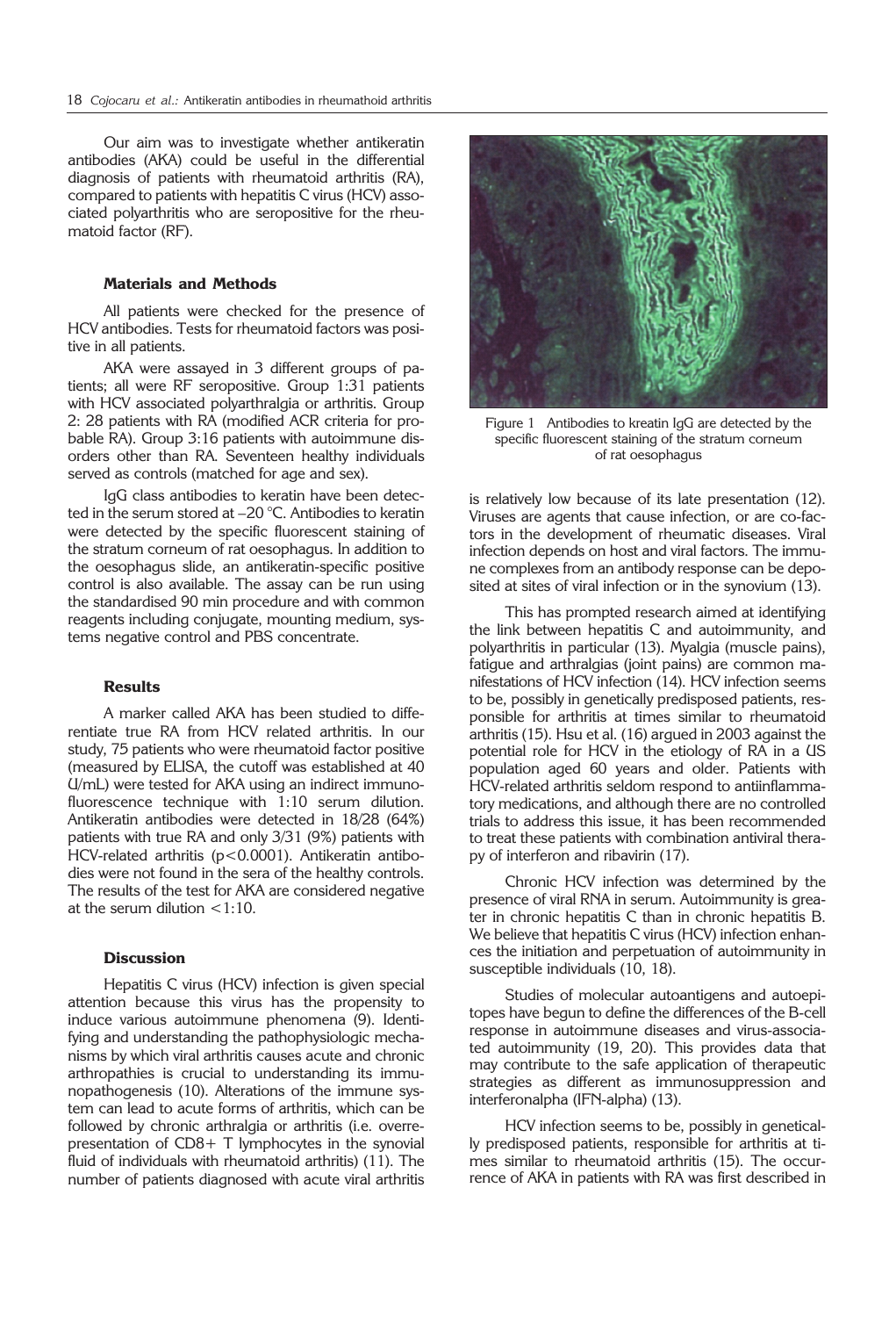1989. AKA actually recognise three new proteins of rat oesophagus epithelium distinct from sytokeratins. The joins involved in HCV-related arthritis are similar to those in rheumatoid arthritis (RA). This sometimes makes it difficult to differentiate true RA from HCV patients with positive rheumatoid factor but without RA. HCVrelated arthritis is usually non-deforming and there are no bony erosions in the joints. HCV-related arthritis commonly presents itself as symmetrical inflammatory arthritis involving small joints (21).

#### **Conclusion**

Antikeratin antibodies are a useful marker in differentiating patients with RA from those with hepatitis C arthritis.

# KLINIČKI ZNAČAJ ANTIKERATIN ANTITELA U REUMATOIDNOM I SIMETRIČNOM POLIARTRITISU PRAĆENOM HEPATITIS C INFEKCIJOM

*Manole Cojocaru1, Inimioara Mihaela Cojocaru2, Simona Alexandara Iacob3*

*<sup>1</sup>*»*Colentina*« *Clinical Hospital, Bucharest <sup>2</sup>*»*Carol Davila*« *University of Medicine and Pharmacy, Clinic of Neurology,*  »*Colentina*« *Clinical Hospital <sup>3</sup>*»*Carol Davila*« *University of Medicine and Pharmacy,* »*Matei Bals*« *Institute of Infectious Diseases, Bucharest, Romania*

*Kratak sadržaj:* Hronični hepatitis C virus (HCV) je povezan sa ekstrahepatičnim autoimunim fenomenima. Kod ovih pacijenata nalazi se niz autoantitela. Ovo izučavanje je izvedeno da bi se ispitao klinički značaj antitela u reumatoidnom artritisu (RA) i kod pacijenata sa simetričnim poliartritisom praćenim hepatitis C infekcijom. Serumska antikeratin antitela su ispitivana u tri različite grupe pacijenata koji su bili seropozitivni na reumatoidni faktor (RF). Grupa 1: 31 pacijent sa HCV praćenim simetričnom poliartralgijom ili artritisom. Grupa 2: 28 pacijenata sa RA (modifikovani ACR kriterijumi za verovatni RA). Grupa 3: 16 pacijenata sa autoimunim poremećajima ali ne i sa RA. Sedamnaest zdravih osoba slične starosti i pola služilo je kao kontrolna grupa. U našem proučavanju, 75 pacijenata koji su bili pozitivni na reumatoidni faktor (mereno ELISA tehnikom sa cutoff 40 U/mL) ispitivano je na antikeratin antitela primenom indirektne imunofluorescentne tehnike sa serumskim razblaženjem 1:10. Antikeratinska antitela su detektovane u 18/28 (64%) pacijenata (9%) sa HCV-uslovljenim artritisom (p>0.0001). Antikeratinska antitela nisu nađena u serumima zdravih osoba.

Ključne reči: hepatitis C, reumatoidni artritis, simetrični poliartritis, antikeratinska antitela

### **References**

- 1. Manns MP, Obermayer-Straub P. Viral induction of autoimmunity: mechanisms and examples hepatology. J Viral Hepat 1997; 4 (2): 42–7.
- 2. Semenov VM. Persistence of viruses in rheumatoid arthritis. Vopr Virusol 1989; 34 (1): 77– 81.
- 3. Mariette X. The hepatitis C virus and systemic diseases. Rev Rheum 1998; 65: 737–40.
- 4. Rivera J, Garcia-Monforte A, Pineda A, Millan Nunez-Cortez J. Arthritis in patients with chronic hepatitis C virus infection. J Rheumatol 1999; 26 (2): 420 – 4.
- 5. Fadda P, La Civita L, Zignego Al, Ferri C. Hepatitis C virus infection and arthritis. A clinico-serological investigation of arthritis in patients with or without cryoglobulinemic syndrome. Reumatismo 2002; 54 (4): 316–23.
- 6. Cacers N, Cerda M, Ribalta J, Wainstein E. Hepatitis C virus infection presenting as polyarthritis: report of 2 cases. Rev Med Chil 1997; 125 (11): 1357–60.
- 7. Strassburg CP, Vogel A, Manns MP. Autoimmunity and hepatitis C. Autoimmun Rev 2003; 2 (6): 322–31.
- 8. Csepregi A, Poor G, Nemesanszky E. Hepatitis C virus and rheumatoid arthritis: further pieces to the puzzle. J Rheumatol 2004; 31: 1016 –7.
- 9. Lovy MR, Starkebaum G, Uberoi S. Hepatitis C infection presenting with rheumatic manifestations: a mimic rheumatoid arthritis. J Rheumatol 1996; 23 (6): 979– 83.
- 10. Kawamoto H, Sakaguchi K, Takaki A, Ogawa S, Tsuji T. Autoimmune responses as assessed by hypergammaglobulinemia and the presence of autoantibodies in patients with chronic hepatitis C. Acta Med Okayama 1993; 47 (5): 305 –10.
- 11. Starkebaum G, Sasso EH. Hepatitis C and B cells: induction of autoimmunity and lymphoproliferation may reflect chronic stimulation through cell-surface receptors. J Rheumatol 2004; 31 (3) 416–8.